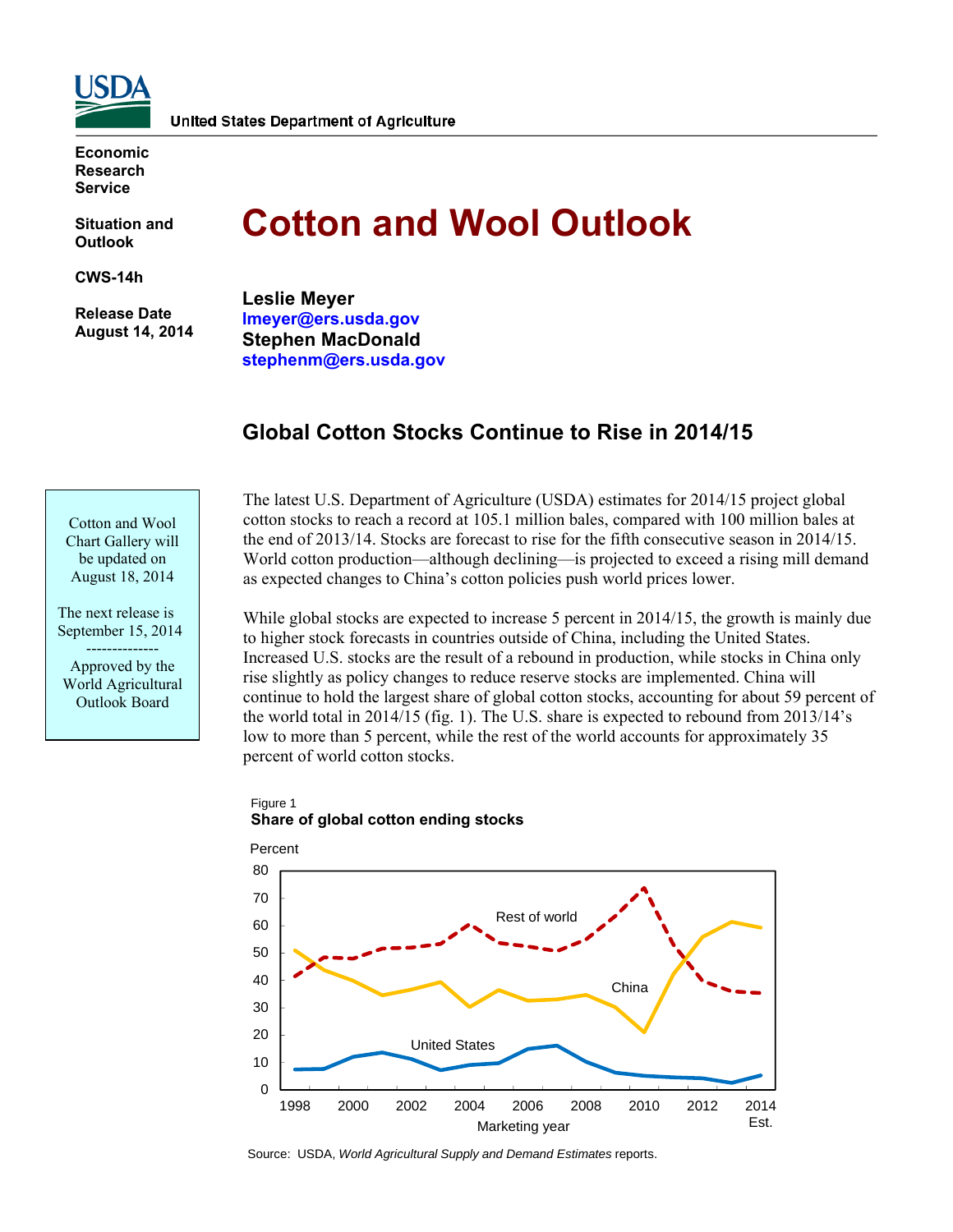# *2014 U.S. Cotton Production Forecast Increased in August*

According to USDA's first survey-based forecast of the 2014 crop, U.S. cotton production is forecast at 17.5 million bales, 1 million bales above July's projection and 4.6 million bales (36 percent) above last season's crop. The 2014 production increase is primarily the result of larger area, as the national yield is forecast similar to 2013.

Based on the August forecast, total cotton planted area in 2014 is estimated at nearly 11.4 million acres, the same area reported in the June *Acreage* report but 9 percent above a year ago. Harvested area, however, is expected to increase 36 percent as rainfall in the Southwest has reduced the abandonment forecast dramatically from 2013. Based on the August forecast, the 2014 national abandonment rate is projected at 10 percent while the final 2013 rate was 28 percent. The U.S. yield is forecast at 820 pounds per harvested acre, similar to 2013's 821 pounds.

Upland production is projected at 16.9 million bales, 4.7 million bales above the 2013 crop. During the previous 20 years, the August upland cotton production forecast was above the final estimate 10 times and below it 10 times. Past differences between the August forecast and the final upland production estimate indicate that chances are two out of three for the 2014 crop to range between 15.5 and 18.4 million bales.

Compared with the 2013 crop, upland production is expected to rise in three of the four Cotton Belt regions (fig. 2). Based on the August estimates, the Southwest crop is forecast to jump dramatically as beneficial rainfall has reduced abandonment expectations significantly from the last several seasons. Upland production there is projected at 7.5 million bales in 2014, compared with only 4.4 million in 2013. Abandonment for the region is forecast at 16 percent, compared with over 40

#### Figure 2 **U.S. regional upland cotton production**

Million bales



Source: USDA, *Crop Production* reports.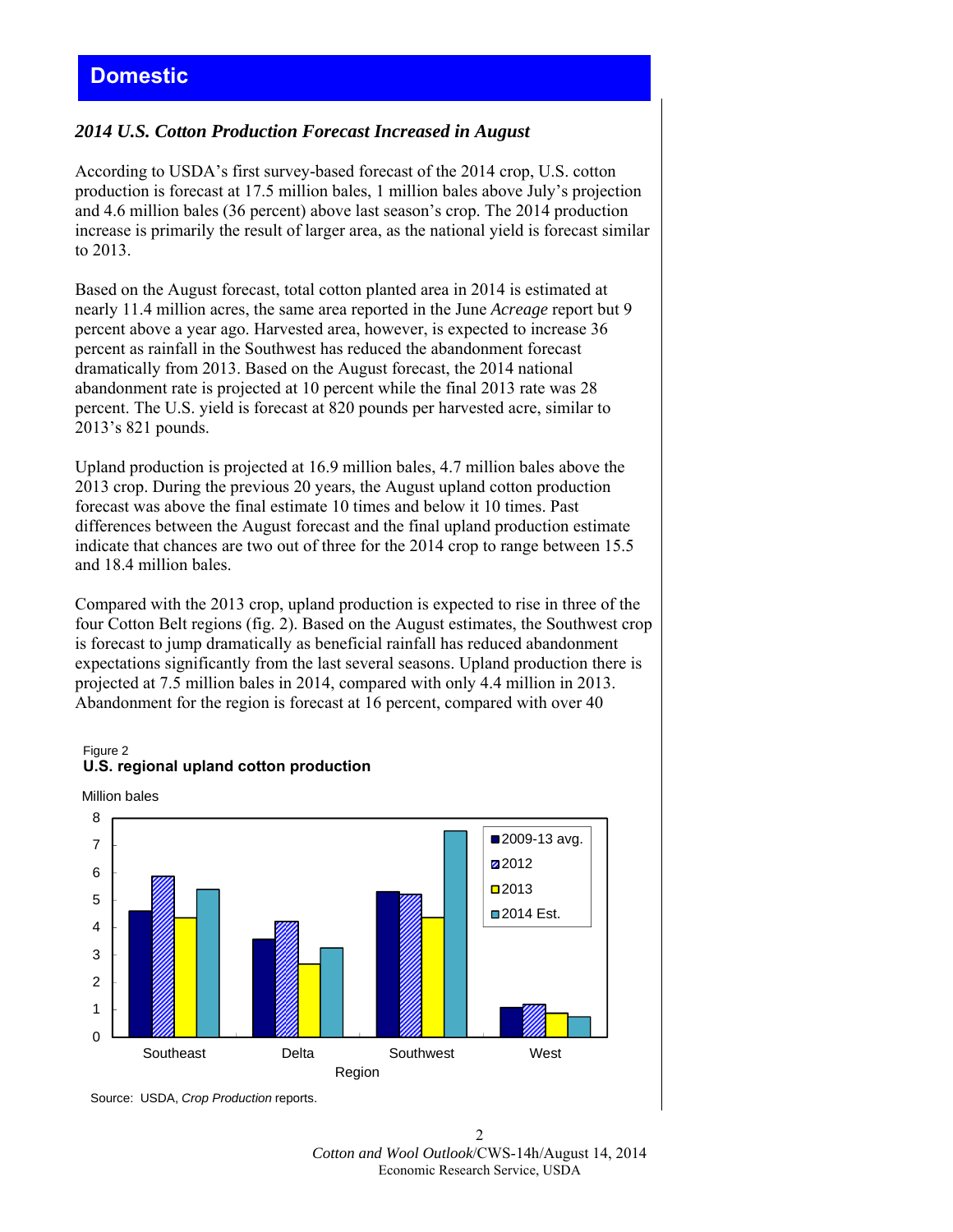percent during the previous three seasons. Meanwhile, the yield is expected at 639 pounds per harvested acre, which is near the 5-year average.

In the Southeast, production is forecast at 5.4 million bales in 2014, the largest in two seasons and about one-third of the U.S. cotton crop. Both area and yield are above year-ago levels. Cotton area rose in the Delta in 2014 to nearly 1.5 million acres but remains at one of the lowest levels on record. A record yield expectation of 1,096 pounds per harvested acre—along with average abandonment—is forecast to push the crop to 3.3 million bales, the highest since 2012.

In the West, upland production is projected to reach only 746,000 bales in 2014 as a lack of irrigation supplies reduced area to a level similar to 5 years ago. However, a record yield of 1,550 pounds per harvested acre is expected to keep production from falling further from 2013's 873,000 bales. Extra-long staple (ELS) cotton production continues to be concentrated in California, where 90 percent of the ELS crop is expected to be produced in 2014. Smaller area and a lower yield are projected to result in an ELS crop of 556,000 bales, 78,000 bales below last season.

U.S. cotton crop development is ahead of last season and the 5-year average. As of August 10th, 83 percent of the cotton area was setting bolls, compared with 70 percent last season and the 2009-13 average of 80 percent. Most States were near their historical averages, but boll setting in Oklahoma and South Carolina was 25 percent or more above the 5-year average. Meanwhile, 2014 U.S. cotton crop conditions have remained fairly stable since reporting began in early June (fig. 3). As of August 10th, the 2014 crop conditions are above recent years, with 52 percent of the crop area rated "good" or "excellent," compared with 43 percent last year, while 14 percent was rated "poor" or "very poor," compared with 25 percent a year ago. The higher crop conditions this season are attributable to the improvement in the Southwest region, particularly in Texas.

#### Figure 3 **U.S. cotton crop conditions**



Source: USDA, *Crop Progress* reports.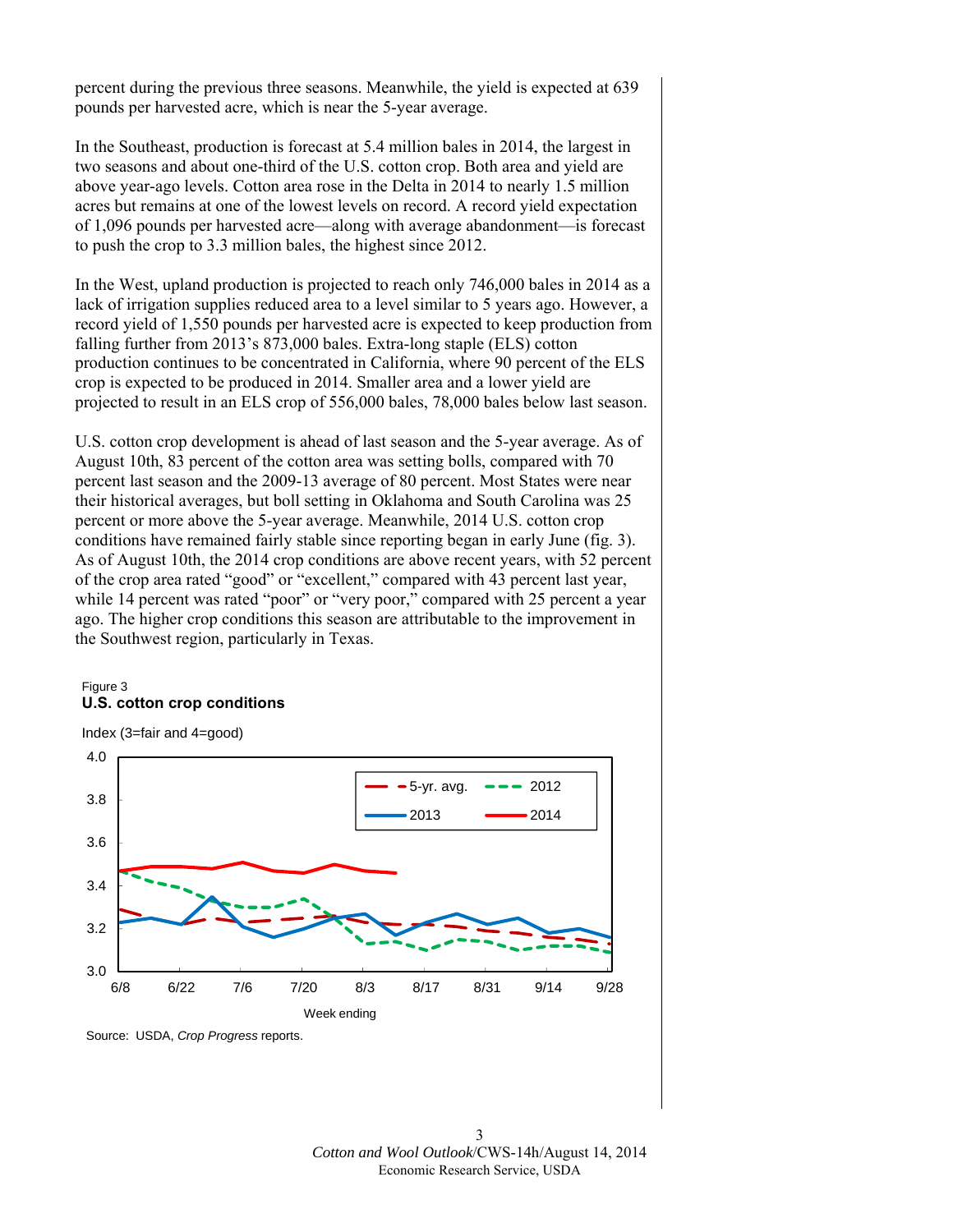# *Demand and Stocks Revised Upward*

In August, U.S. cotton demand for 2014/15 was increased to 14.5 million bales, nearly 400,000 bales above last season but still one of the lowest in recent history. Although U.S. exports are projected higher and continue to account for most of the cotton demand, U.S. mill use also is expected to rise. U.S. cotton mill use is forecast at 3.8 million bales, 200,000 bales above the 2013/14 estimate; capacity expansion and lower cotton prices are expected to boost U.S. cotton mill use to its highest since 2010/11. U.S. exports, on the other hand, are projected at 10.7 million bales, up about 200,000 bales from the revised 2013/14 estimate but one of the lowest levels in over a decade. Reduced foreign import demand—mainly from China—is expected to limit global trade in raw cotton in 2014/15 to a level similar to 2010/11. The U.S. share of world trade is projected to increase in 2014/15 to 29.5 percent, the largest share in four seasons. With increased exportable supplies this season, U.S. exports have the potential to expand if global demand grows further.

With forecasts of U.S. production exceeding demand for the first time in four seasons, ending stocks are projected to increase 3 million bales in 2014/15 to 5.6 million bales, the highest since 2008/09. The stocks-to-use ratio is also rising to 39 percent, the highest since 2007/08 when the ratio equaled 55 percent. As of August, the 2014/15 upland farm price is forecast to range between 58 and 72 cents per pound. The midpoint of 65 cents per pound is 12.5 cents below the 2013/14 estimate of 77.5 cents per pound.

## *2013/14 Supply and Demand Adjustments*

With the 2013/14 season ending in July, adjustments were made this month and the estimates will be finalized over the next several months as additional end-of-year data become available. U.S. exports were increased slightly to 10.53 million bales based on data published in the *U.S. Export Sales* report. Revisions in August also included a 100,000-bale reduction in ending stocks to 2.6 million bales as stocks data from the USDA's Farm Service Agency suggest that U.S. cotton stocks are lower than the calculation indicated by supply minus use. USDA will continue to review estimates of 2013/14 supply and demand, collect additional stocks data, and make further revisions in subsequent reports.

# *U.S. Cotton Textile Trade Deficit for First Half of 2014*

Cotton products continue to account for most of U.S. textile and apparel trade, although manmade fiber share has increased in recent years due to fiber substitution. During the first half of 2014, U.S. cotton products imports reached 4.0 billion (raw-fiber equivalent) pounds, nearly identical to that of the first 6 months of 2013. Cotton product exports were also similar for the first half of both years, approaching 900 million pounds each. As a result, the cotton product deficit for the first 6 months of 2014 and 2013 equaled 3.1 billion pounds, up slightly from the comparable period in 2012.

For cotton product imports, the top five suppliers accounted for nearly 63 percent of the total during January-June 2014, equal to a year earlier. Among the leading suppliers, the import volume grew only from India and Vietnam during the first 6 months of 2014 when compared with a year earlier. The share of total imports increased, however, for India, Pakistan, and Vietnam, while declining slightly for

> 4 *Cotton and Wool Outlook*/CWS-14h/August 14, 2014 Economic Research Service, USDA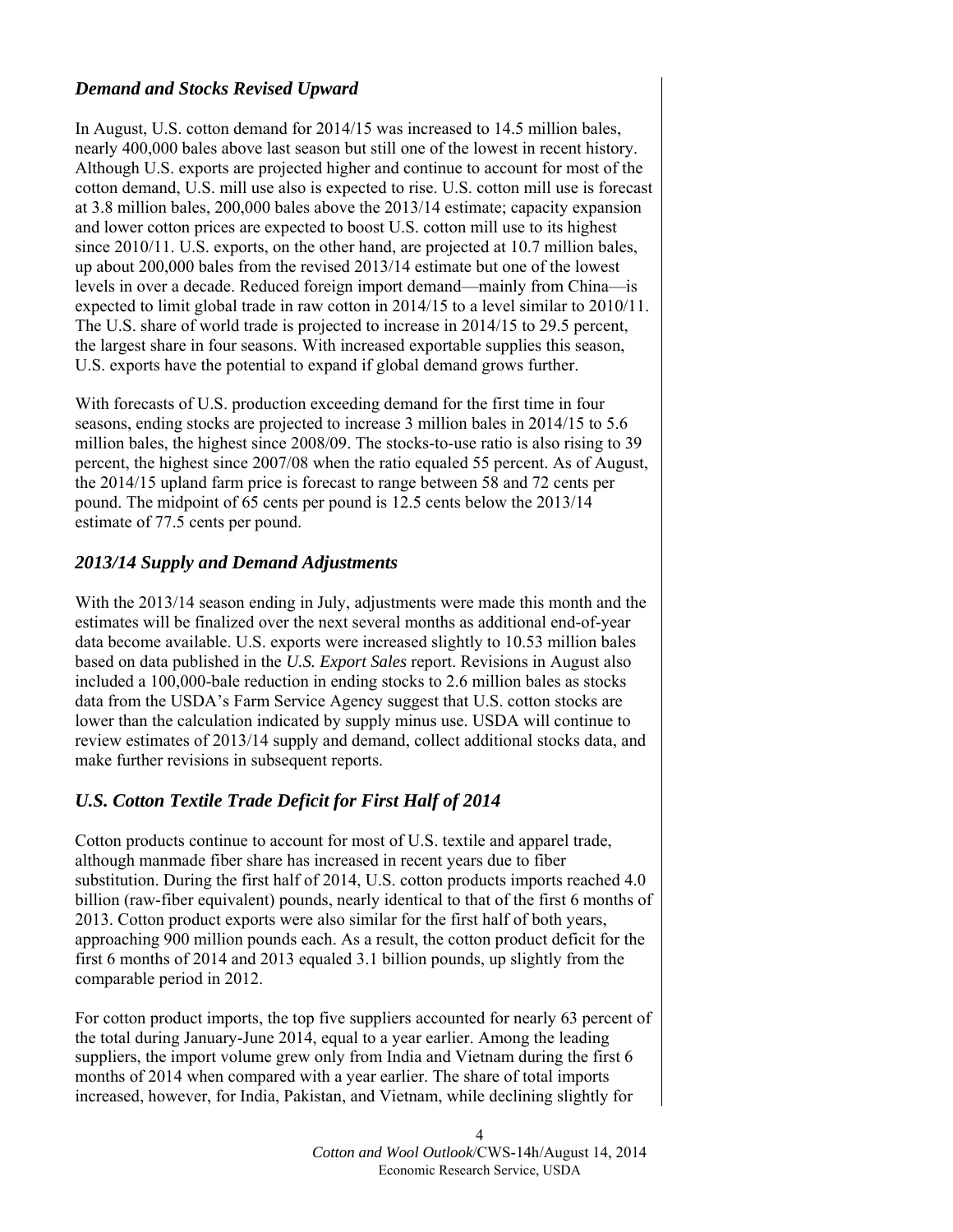China and Bangladesh (fig. 4). China accounts for 30 percent of U.S. cotton textile and apparel imports, with India contributing an additional 10 percent.

For U.S. cotton product exports, the top five destinations through the first 6 months of 2014 accounted for 84 percent of the total, compared with 81 percent during the corresponding period in 2013. Of the top destinations, Honduras, Mexico, and the Dominican Republic received more product volume from the United States during the first half of 2014 than they did during the same period in 2013, which also resulted in a larger share of total U.S. exports (fig. 5). The volume and share for the other leading destinations were similar to a year earlier.

#### Figure 4 **Leading suppliers of U.S. cotton textile imports**

Percent share of total



Source: USDA, Economic Research Service; and U.S. Census Bureau.

#### Figure 5 **Leading destinations of U.S. cotton textile exports**



Source: USDA, Economic Research Service; and U.S. Census Bureau.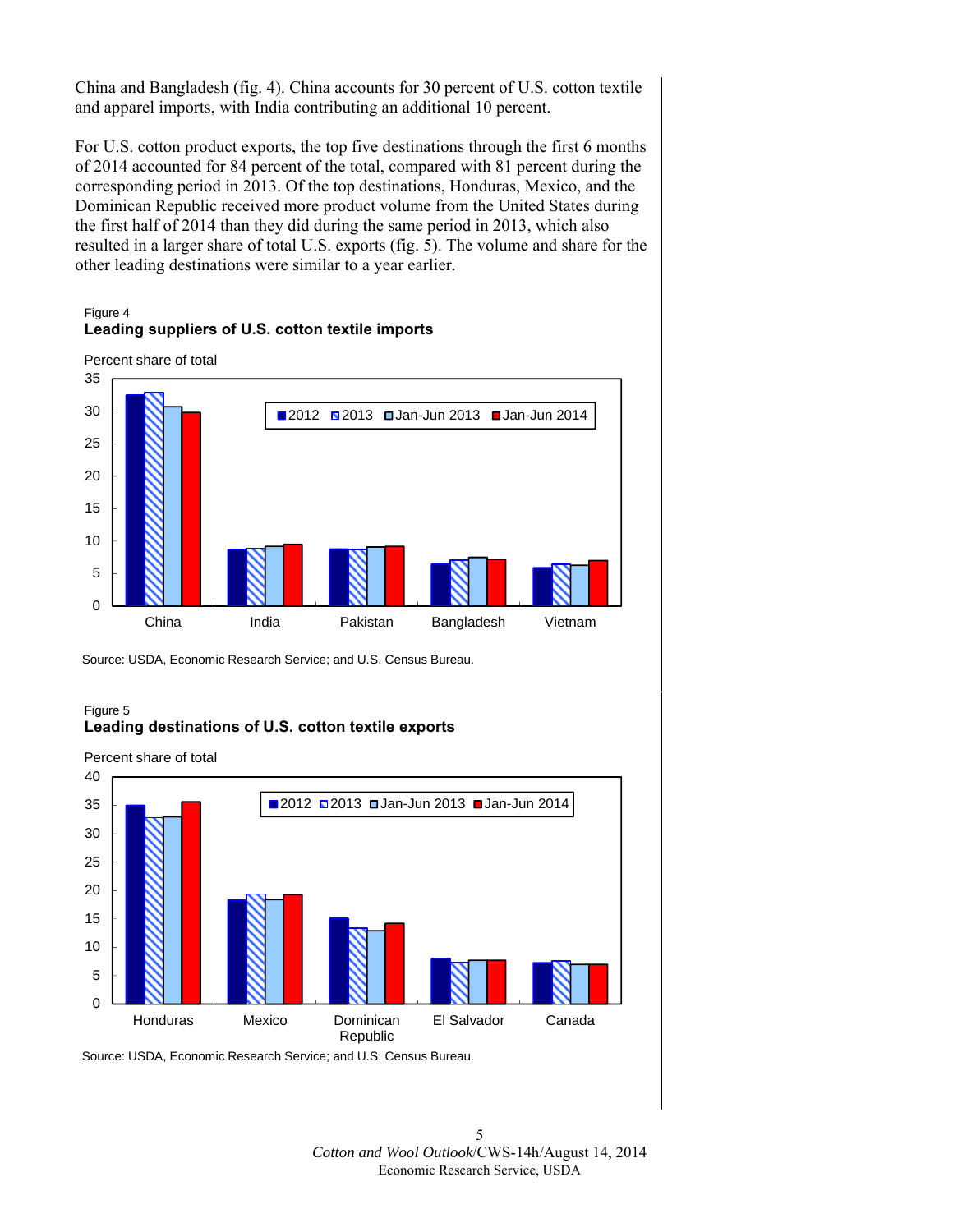# **International Outlook**

### *Global Cotton Production Lower in 2014/15 but Above Consumption*

World cotton production in 2014/15 is forecast at 117.6 million bales, 1.2 million bales above last month's projection but slightly below 2013/14. Higher production forecasts in August for the United States and India—resulting from increased harvested area expectations—are partially offset by reductions elsewhere. Global cotton area in 2014/15 is forecast at 33.9 million hectares, up 3.5 percent from 2013/14. Despite a third consecutive season of lower world production and rising world consumption, production remains 5 million bales above consumption in 2014/15 (fig. 6).

In China—the largest producing country—the cotton crop is projected at 29.5 million bales in 2014/15, down 8 percent from 32 million bales last season. The reduction is due largely to fewer incentives for planting cotton in China's eastern provinces. Total area in China is projected to decline 11 percent to 4.35 million hectares, with a record yield forecast at 1,477 kg/hectare.

India, Brazil, and Australia are also expected to see their crops decline in 2014/15. For India, the late monsoon will likely benefit cotton; some area originally expected to be devoted to alternative crops—with an earlier planting window—is now projected to move to cotton. Area is now forecast at a record 12.2 million hectares, but with yields reduced due to the delayed monsoon, a crop of only 29.0 million bales is projected (5 percent below the previous year). In Brazil, cotton area and production are both expected to decline 6 percent in 2014/15; area is estimated at nearly 1.1 million hectares while the crop is forecast at 7.3 million bales, 500,000 below 2013/14. In Australia, limited water supplies are expected to further reduce the crop to 2.5 million bales in 2014/15, a 39-percent decrease in production as area is cut significantly.

#### Figure 6 **Global cotton production and consumption**

Million bales



Source: USDA, *World Agricultural Supply and Demand Estimates* reports.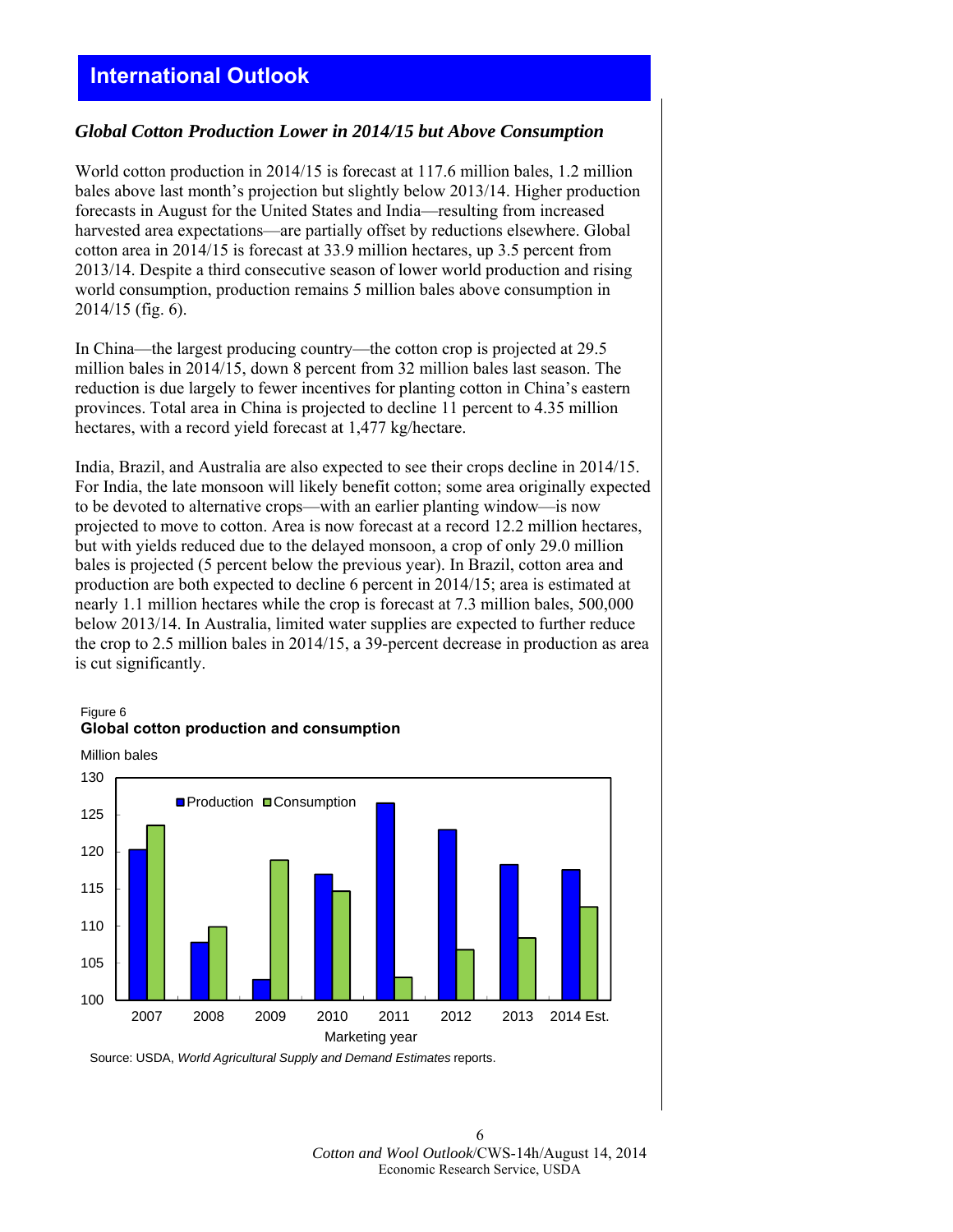Global cotton consumption in 2014/15 is forecast at 112.6 million bales, up 1.2 million bales from last month and above the previous three seasons. World cotton consumption remains well below 2006/07's record of 124.0 million bales although a modest growth of nearly 4 percent is projected this season as consumer demand for textile and apparel products increases and raw cotton becomes more pricecompetitive with manmade fibers.

Mill use in China is projected at 36.5 million bales in 2014/15, 2 million bales (6 percent) above the previous season. Cotton yarn imports by China are expected to decline in 2014/15 as cotton produced domestically becomes more competitive due to the expected reductions in the government price support. Uncertainties about future policies, however, may limit China's cotton mill use potential in 2014/15.

India's consumption is forecast to increase about 1.3 million bales in 2014/15 to nearly 24.8 million bales, a record, as strong demand for India's cotton product exports continues. Mill use in Pakistan and Turkey is expected to expand further in 2014/15; Pakistan's use is projected at 11.0 million bales (similar to 2012/13) while Turkey's consumption expands for the third consecutive season to 6.5 million bales.

# *World Cotton Trade to Decline in 2014/15*

Global cotton trade is projected at 36.3 million bales in 2014/15, 11 percent below last season and 22 percent below 2012/13's record of 46.7 million bales. The decline is largely attributable to the anticipated reduction in China's imports—now forecast at 8.0 million bales, compared with 13.6 million bales last season—as the Government is expected to limit imports in order to boost consumption of surplus domestic cotton supplies. However, increases in several other countries will help offset a portion of China's decline, including Pakistan, Bangladesh, and Vietnam. Reduced global import demand for cotton is expected to limit shipments for many of the world's exporting countries. Lower production in Australia will constrain exports, as will India's lower crop and higher consumption. Export increases are seen for Brazil and the United States.

# *Global Ending Stocks at Record Level*

World cotton stocks are projected at a record 105.1 million bales in 2014/15, 5 percent above a year earlier and the fifth consecutive increase from 2009/10's recent low of 47.1 million bales (fig. 7). In 2014/15, China is expected to account for the bulk of these stocks with its own record of 62.4 million bales; the China stocks equate to more than half of this season's global cotton consumption forecast. As a result of the rising stocks and anticipated policy effects in China, global cotton prices are expected to decline in 2014/15. The Cotlook A-Index, which averaged \$1.65 per pound in 2010/11, averaged about 91 cents per pound in 2013/14 and is likely to average below 80 cents per pound this season.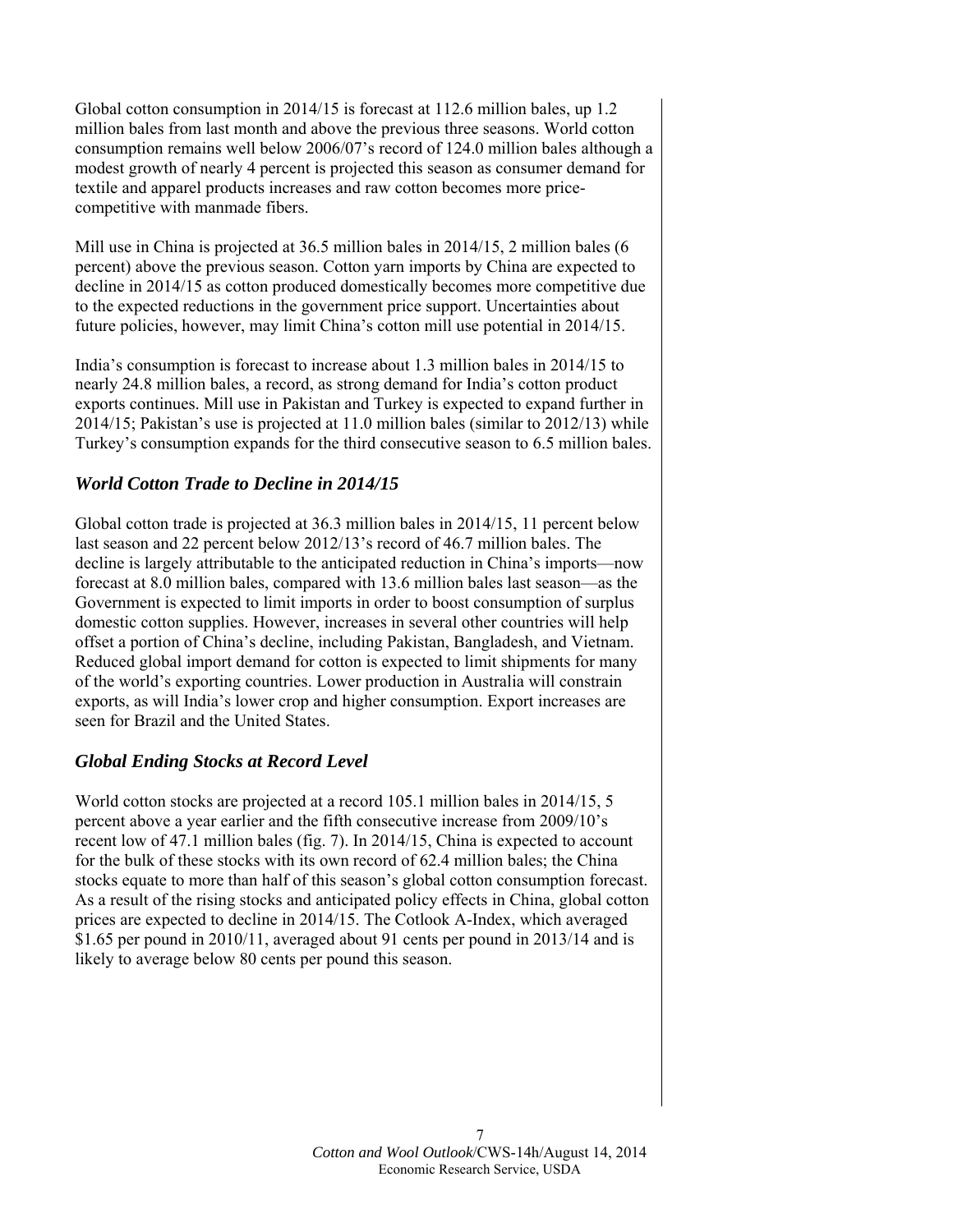Figure 7 **Global cotton stocks and prices**



Sources: Cotlook and USDA, Interagency Commodity Estimates Committee.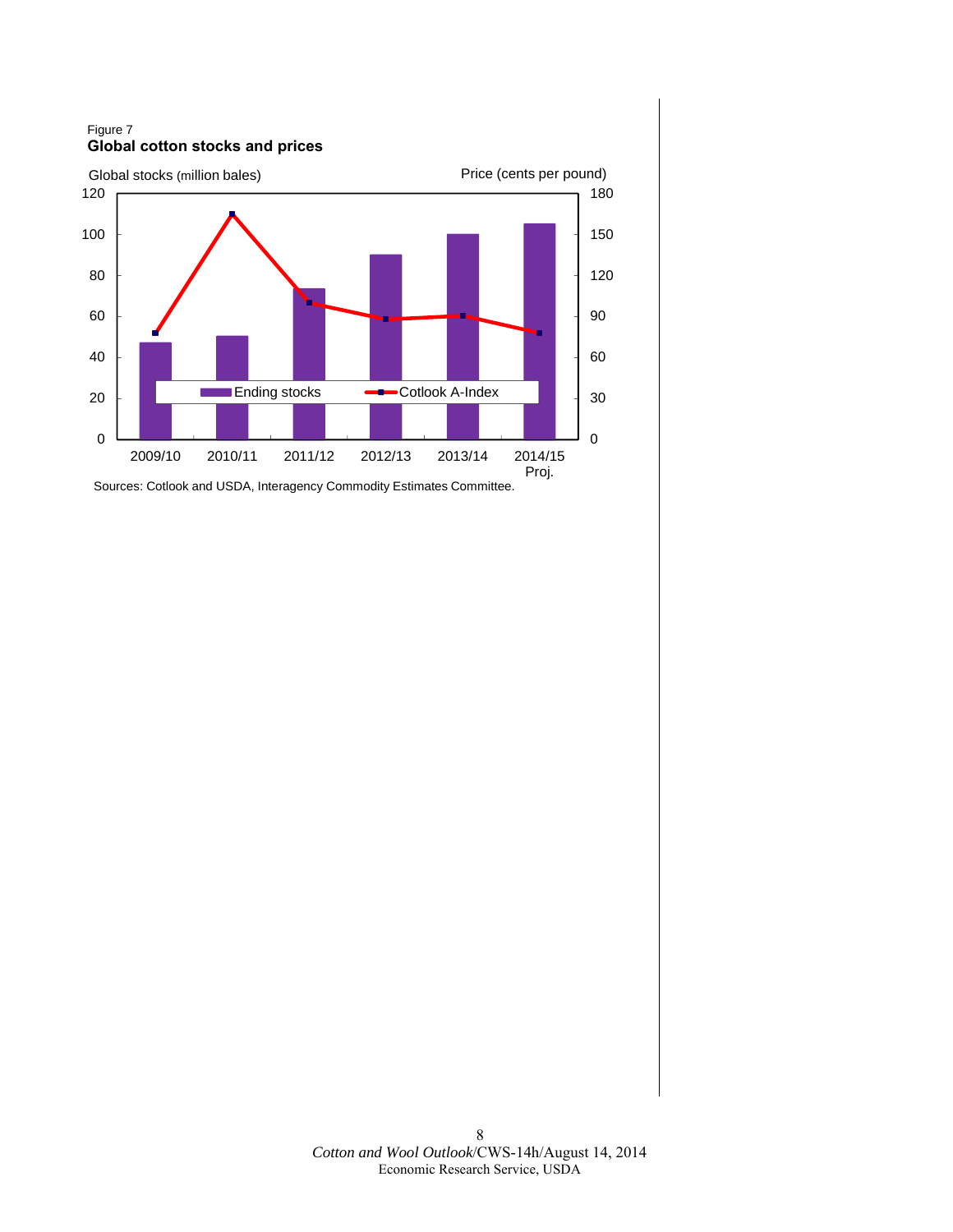# **Contacts and Links**

#### **Contact Information**

Leslie Meyer (U.S. cotton & textiles), (202) 694-5307 lmeyer@ers.usda.gov Stephen MacDonald (foreign cotton), (202) 694-5305 stephenm@ers.usda.gov Carolyn Liggon (web publishing), (202) 694-5056 cvliggon@ers.usda.gov

#### **Subscription Information**

Subscribe to ERS e-mail notification service at http://www.ers.usda.gov/subscribe-to-ers -e-newsletters.aspx to receive timely notification of newsletter availability. Printed copies can be purchased from the USDA Order Desk by calling 1-800-363-2068 (specify the issue number). To order printed copies of the five field crop newsletters cotton and wool, feed, rice, oil crops, and wheat—as a series, specify series SUB-COR-4043.

#### *Data*

Cotton and Wool Monthly Tables (http://ers.usda.gov/publications/cws-cotton-andwool-outlook)

Cotton and Wool Chart Gallery (http://www.ers.usda.gov/data-products/cotton-andwool-chart-gallery.aspx#.UguTC6z8J8E)

# *Related Websites*

WASDE http://usda.mannlib.cornell.edu/MannUsda/viewDocumentInfo.do?documentID=1194

Cotton Topics http://www.ers.usda.gov/topics/crops/cotton-wool.aspx

#### Cotton and Wool Outlook

http://usda.mannlib.cornell.edu/MannUsda/viewDocumentInfo.do?documentID=1281

The U.S. Department of Agriculture (USDA) prohibits discrimination in all its programs and activities on the basis of race, color, national origin, age, disability, and where applicable, sex, marital status, familial status, parental status, religion, sexual orientation, genetic information, political beliefs, reprisal, or because all or a part of an individual's income is derived from any public assistance program. (Not all prohibited bases apply to all programs.) Persons with disabilities who require alternative means for communication of program information (Braille, large print, audiotape, etc.) should contact USDA's TARGET Center at (202) 720-2600 (voice and TDD). To file a complaint of discrimination, write to USDA, Director, Office of Civil Rights, 1400 Independence Avenue, SW, Washington, DC 20250-9410 or call (800) 795-3272 (voice) or (202) 720-6382 (TDD). USDA is an equal opportunity provider and employer.

> 9 *Cotton and Wool Outlook*/CWS-14d/April 11, 2014 Economic Research Service, USDA

#### **E-mail Notification**

Readers of ERS outlook reports have two ways they can receive an e-mail notice about release of reports and associated data.

• Receive timely notification (soon) after the report is posted on the web) via USDA's Economics, Statistics, and Market Information System (which is housed at Cornell University's Mann Library). Go to http://usda.mannlib.cornell.edu/Mann Usda/aboutEmailService.do and follow the instructions to receive e-mail notices about ERS, Agricultural Marketing Service, National Agricultural Statistics Service, and World Agricultural Outlook Board products.

• Receive weekly notification (on Friday afternoon) via the ERS website. Go to http://www.ers.usda.gov/subscribeto-ers-e-newsletters.aspx and follow the instructions to receive notices about ERS outlook reports, Amber Waves magazine, and other reports and data products on specific topics. ERS also offers RSS (really simple syndication) feeds for all ERS products. Go to http://www.ers.usda.gov/rss/ to get started.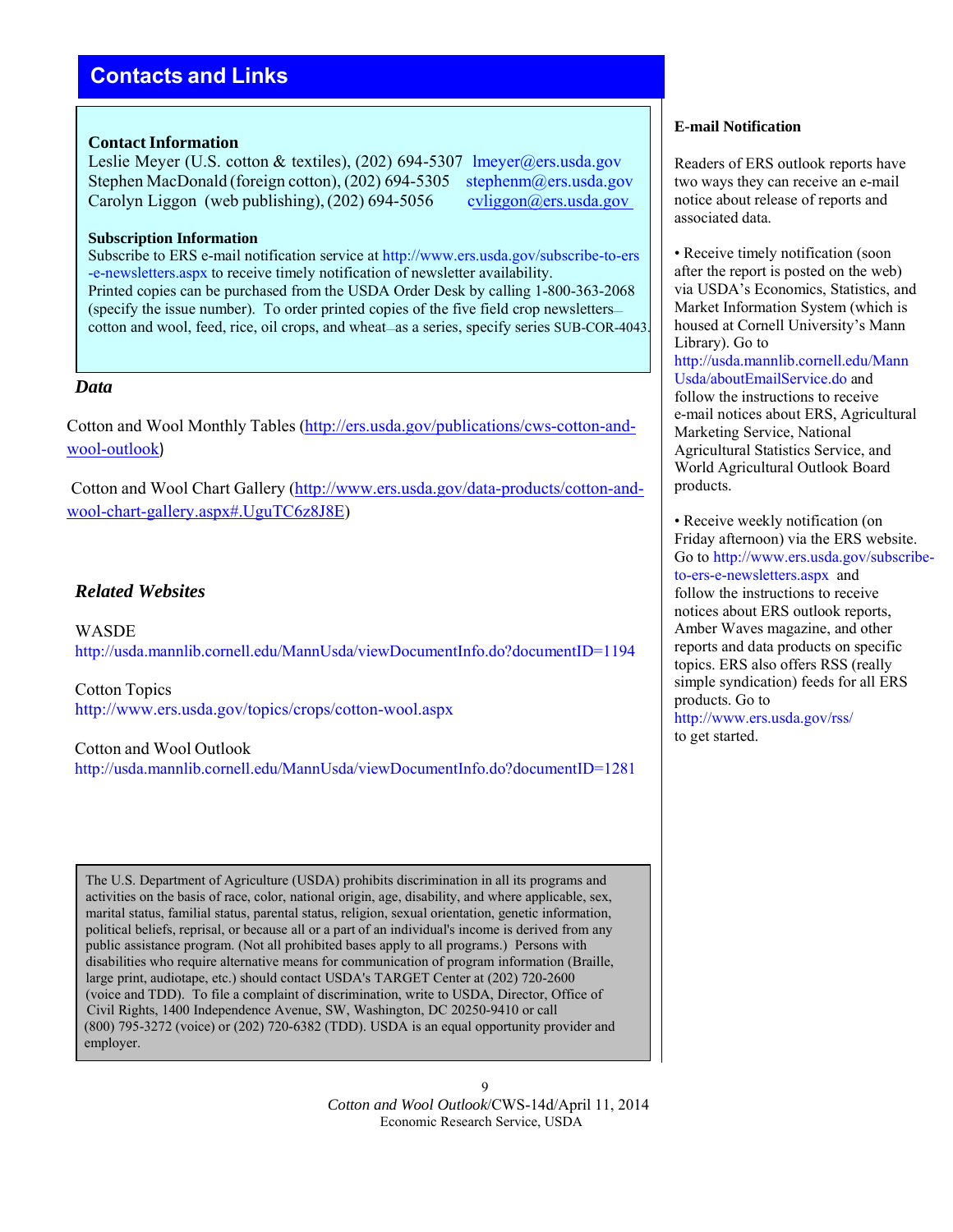|                      |               |        | 2014/15               |        |
|----------------------|---------------|--------|-----------------------|--------|
| Item                 | 2013/14       | June   | July                  | Aug.   |
|                      | Million acres |        |                       |        |
| Upland:              |               |        |                       |        |
| Planted              | 10.206        | 10.943 | 11.191                | 11.191 |
| Harvested            | 7.345         | 8.594  | 8.594                 | 10.065 |
|                      |               |        | Pounds                |        |
| Yield/harvested acre | 802           | 811    | 804                   | 808    |
|                      |               |        | Million 480-lb, bales |        |
| Beginning stocks     | 3.705         | 2.609  | 2.608                 | 2.456  |
| Production           | 12.275        | 14.512 | 15.955                | 16.946 |
| Total supply 1/      | 15.987        | 17.126 | 18.568                | 19.407 |
| Mill use             | 3.580         | 3.675  | 3.775                 | 3.775  |
| Exports              | 9.857         | 9.220  | 9.720                 | 10.150 |
| Total use            | 13.437        | 12.895 | 13.495                | 13.925 |
| Ending stocks 2/     | 2.456         | 4.221  | 5.063                 | 5.470  |
|                      |               |        | Percent               |        |
| Stocks-to-use ratio  | 18.3          | 32.7   | 37.5                  | 39.3   |
|                      |               |        | 1,000 acres           |        |
| Extra-long staple:   |               |        |                       |        |
| Planted              | 201.0         | 158.0  | 178.0                 | 178.0  |
| Harvested            | 199.4         | 156.0  | 175.0                 | 175.9  |
|                      |               |        | Pounds                |        |
| Yield/harvested acre | 1,527         | 1,500  | 1,495                 | 1,517  |
|                      |               |        | 1,000 480-lb. bales   |        |
| Beginning stocks     | 195           | 91     | 92                    | 144    |
| Production           | 634           | 488    | 545                   | 556    |
| Total supply 1/      | 837           | 584    | 642                   | 705    |
| Mill use             | 20            | 25     | 25                    | 25     |
| Exports              | 673           | 480    | 480                   | 550    |
| Total use            | 693           | 505    | 505                   | 575    |
| Ending stocks 2/     | 144           | 79     | 137                   | 130    |
|                      |               |        | Percent               |        |
| Stocks-to-use ratio  | 20.8          | 15.6   | 27.1                  | 22.6   |

Table 1--U.S. cotton supply and use estimates

1/ Includes imports. 2/ Includes unaccounted.

Source: USDA, World Agricultural Outlook Board.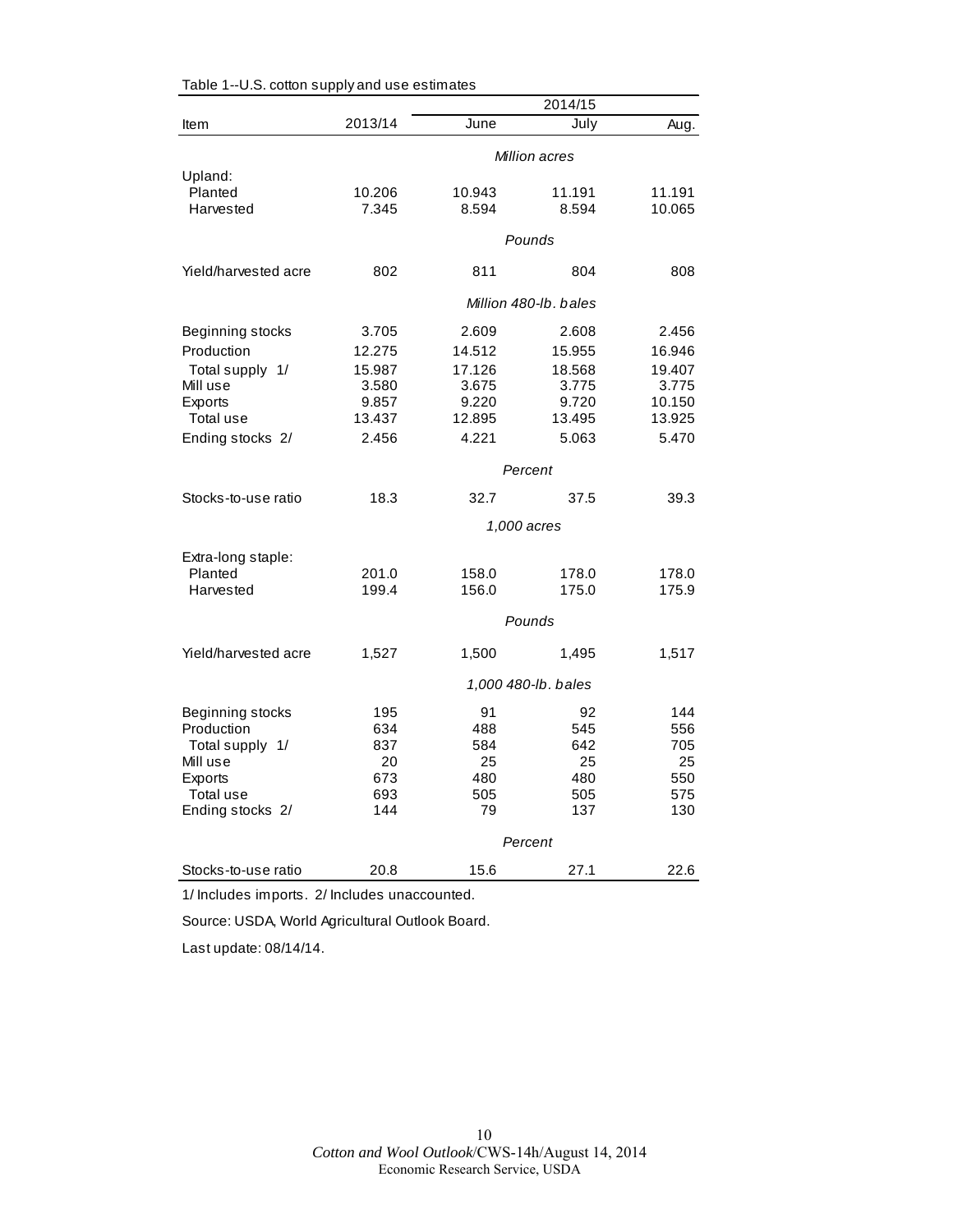|                      |         |        | 2014/15               |        |
|----------------------|---------|--------|-----------------------|--------|
| Item                 | 2013/14 | June   | July                  | Aug.   |
|                      |         |        | Million 480-lb, bales |        |
| Supply:              |         |        |                       |        |
| Beginning stocks--   |         |        |                       |        |
| World                | 90.03   | 99.00  | 100.56                | 99.96  |
| Foreign              | 86.13   | 96.30  | 97.86                 | 97.36  |
| Production--         |         |        |                       |        |
| World                | 118.27  | 115.92 | 116.42                | 117.64 |
| Foreign              | 105.36  | 100.92 | 99.92                 | 100.14 |
| Imports--            |         |        |                       |        |
| World                | 40.34   | 35.57  | 35.54                 | 36.30  |
| Foreign              | 40.32   | 35.56  | 35.53                 | 36.29  |
| Use:                 |         |        |                       |        |
| Mill use--           |         |        |                       |        |
| World                | 108.42  | 112.29 | 111.34                | 112.60 |
| Foreign              | 104.82  | 108.59 | 107.54                | 108.80 |
| Exports--            |         |        |                       |        |
| World                | 40.80   | 35.56  | 35.58                 | 36.29  |
| Foreign              | 30.27   | 25.86  | 25.38                 | 25.59  |
| Ending stocks--      |         |        |                       |        |
| World                | 99.96   | 102.71 | 105.68                | 105.08 |
| Foreign              | 97.36   | 98.41  | 100.48                | 99.48  |
|                      | Percent |        |                       |        |
| Stocks-to-use ratio: |         |        |                       |        |
| World                | 92.2    | 91.5   | 94.9                  | 93.3   |
| Foreign              | 92.9    | 90.6   | 93.4                  | 91.4   |

Table 2--World cotton supply and use estimates

Source: USDA, World Agricultural Outlook Board.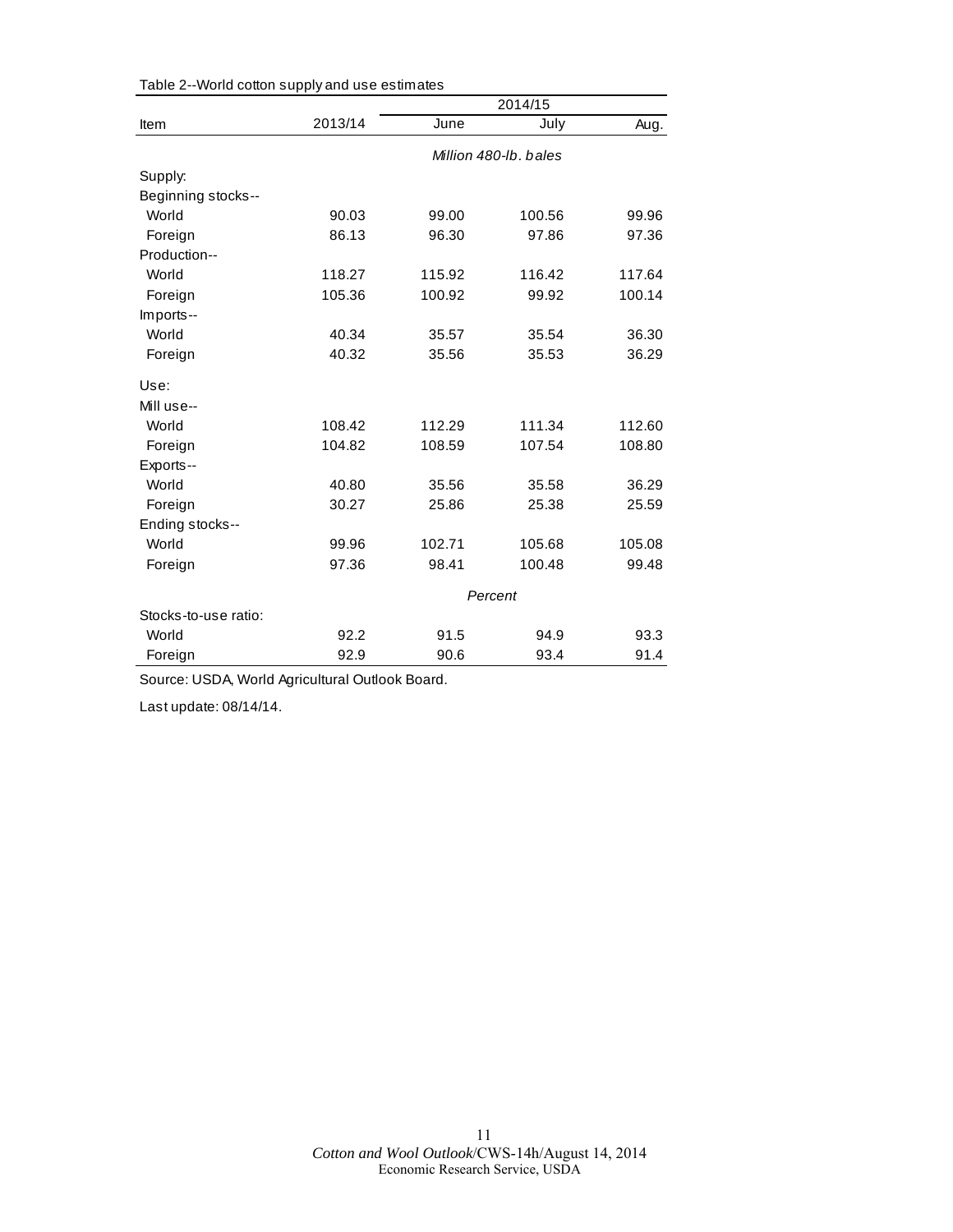| Table 3--U.S. fiber supply |         |                     |         |           |
|----------------------------|---------|---------------------|---------|-----------|
|                            | Apr.    | May                 | June    | June      |
| Item                       | 2014    | 2014                | 2014    | 2013      |
|                            |         | 1,000 480-lb. bales |         |           |
| Cotton:                    |         |                     |         |           |
| Stocks, beginning          | 7,196   | 5,781               | 4,527   | 6,209     |
| Ginnings                   | 0.0     | 0.0                 | 0.0     | 0.0       |
| Imports since August 1     | 9.2     | 11.6                | 12.5    | 8.6       |
|                            |         | Million pounds      |         |           |
| Manmade:                   |         |                     |         |           |
| Production                 | 563.7   | 553.9               | 514.7   | 520.8     |
| Noncellulosic              | 563.7   | 553.9               | 514.7   | 520.8     |
| Cellulosic                 | ΝA      | <b>NA</b>           | ΝA      | <b>NA</b> |
| Total since January 1      | 2,094.9 | 2,648.8             | 3,163.5 | 3,149.1   |
|                            |         |                     |         |           |
|                            | Mar.    | Apr.                | May     | May       |
|                            | 2014    | 2014                | 2014    | 2013      |
|                            |         | Million pounds      |         |           |
| Raw fiber imports:         | 178.4   | 172.2               | 182.6   | 168.5     |
| Noncellulosic              | 163.3   | 157.5               | 165.6   | 152.7     |
| Cellulosic                 | 15.1    | 14.7                | 17.0    | 15.8      |
| Total since January 1      | 478.2   | 650.4               | 833.0   | 788.0     |
|                            |         | 1,000 pounds        |         |           |
| Wool and mohair:           |         |                     |         |           |
| Raw wool imports, clean    | 348.3   | 583.8               | 868.5   | 909.1     |
| 48s-and-finer              | 257.4   | 314.8               | 560.1   | 541.2     |
| Not-finer-than-46s         | 90.9    | 269.0               | 308.4   | 367.9     |
| Total since January 1      | 1,325.1 | 1,908.9             | 2,777.4 | 2,794.1   |
| Wool top imports           | 229.0   | 373.5               | 318.5   | 532.8     |
| Total since January 1      | 698.3   | 1,071.8             | 1,390.2 | 2,872.0   |
| Mohair imports, clean      | 0.0     | 0.0                 | 0.0     | 0.0       |
| Total since January 1      | 0.0     | 0.0                 | 0.0     | 0.0       |

NA = Not available.

Sources: USDA, National Agricultural Statistics Service;

U.S. Dept. of Commerce, U.S. Census Bureau; and *Fiber Organon.*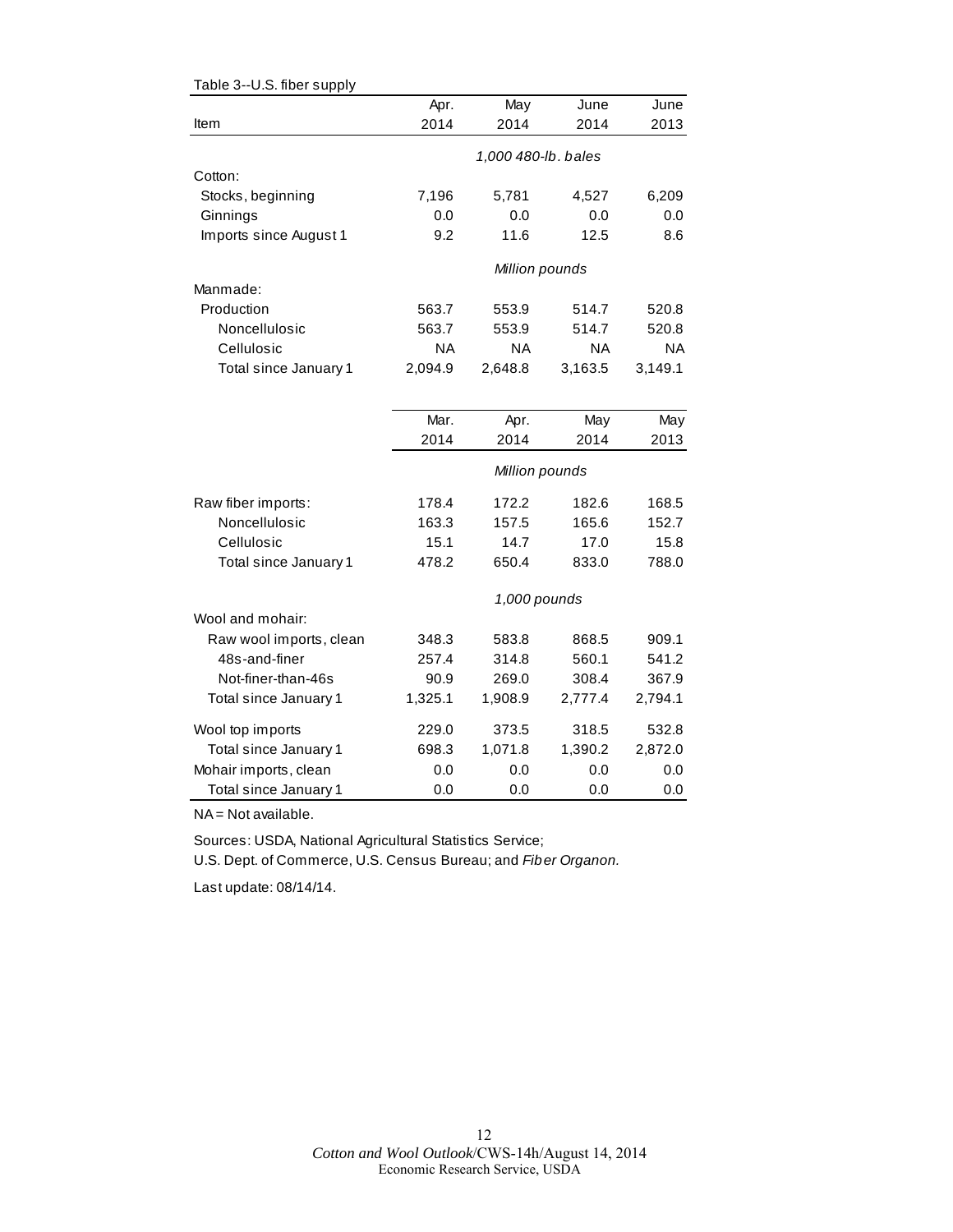| Table 4--U.S. fiber demand  |         |                     |         |         |
|-----------------------------|---------|---------------------|---------|---------|
|                             | Apr.    | May                 | June    | June    |
| ltem                        | 2014    | 2014                | 2014    | 2013    |
|                             |         |                     |         |         |
|                             |         | 1,000 480-lb. bales |         |         |
| Cotton:                     |         |                     |         |         |
| All consumed by mills 1/    | 294     | 309                 | 296     | 297     |
| Total since August 1        | 2,632   | 2,942               | 3,238   | 3,189   |
| Daily rate                  | 13.4    | 14.1                | 14.1    | 14.9    |
| Upland consumed by mills 1/ | 293     | 308                 | 295     | 296     |
| Total since August 1        | 2,620   | 2,928               | 3,223   | 3,173   |
| Daily rate                  | 13.3    | 14.0                | 14.0    | 14.8    |
|                             |         |                     |         |         |
| Upland exports              | 1,057   | 894                 | 644     | 791     |
| Total since August 1        | 7,835   | 8,729               | 9,372   | 11,649  |
| Sales for next season       | 391     | 519                 | 367     | 231     |
| Total since August 1        | 1,716   | 2,236               | 2,603   | 2,056   |
| Extra-long staple exports   | 67.3    | 53.7                | 37.2    | 74.5    |
| Total since August 1        | 569.1   | 622.7               | 659.9   | 786.3   |
| Sales for next season       | 7.0     | 3.5                 | 0.4     | 4.5     |
| Total since August 1        | 14.9    | 18.4                | 18.8    | 70.8    |
|                             | Mar.    | Apr.                | May     | May     |
|                             | 2014    | 2014                | 2014    | 2013    |
|                             |         | Million pounds      |         |         |
| Manmade:                    |         |                     |         |         |
| Raw fiber exports           | 61.0    | 54.4                | 52.7    | 63.6    |
| Noncellulosic               | 60.4    | 53.6                | 52.3    | 62.8    |
| Cellulosic                  | 0.6     | 0.8                 | 0.4     | 0.8     |
| Total since January 1       | 154.2   | 208.5               | 261.2   | 286.1   |
|                             |         | 1,000 pounds        |         |         |
| Wool and mohair:            |         |                     |         |         |
| Raw wool exports, clean     | 723.3   | 331.8               | 547.9   | 1,579.4 |
| Total since January 1       | 2,014.0 | 2,345.8             | 2,893.7 | 4,529.8 |
| Wool top exports            | 104.9   | 102.2               | 26.3    | 179.7   |
| Total since January 1       | 358.7   | 460.8               | 487.1   | 1,025.5 |
| Mohair exports, clean       | 64.5    | 118.7               | 32.1    | 37.2    |
| Total since January 1       | 186.5   | 305.2               | 337.3   | 415.7   |

1/ Estimated by USDA.

Sources: USDA, Farm Service Agency; USDA, Foreign Agricultural Service, *U.S. Export Sales;* U.S. Dept. of Commerce, U.S. Census Bureau; and *Fiber Organon.*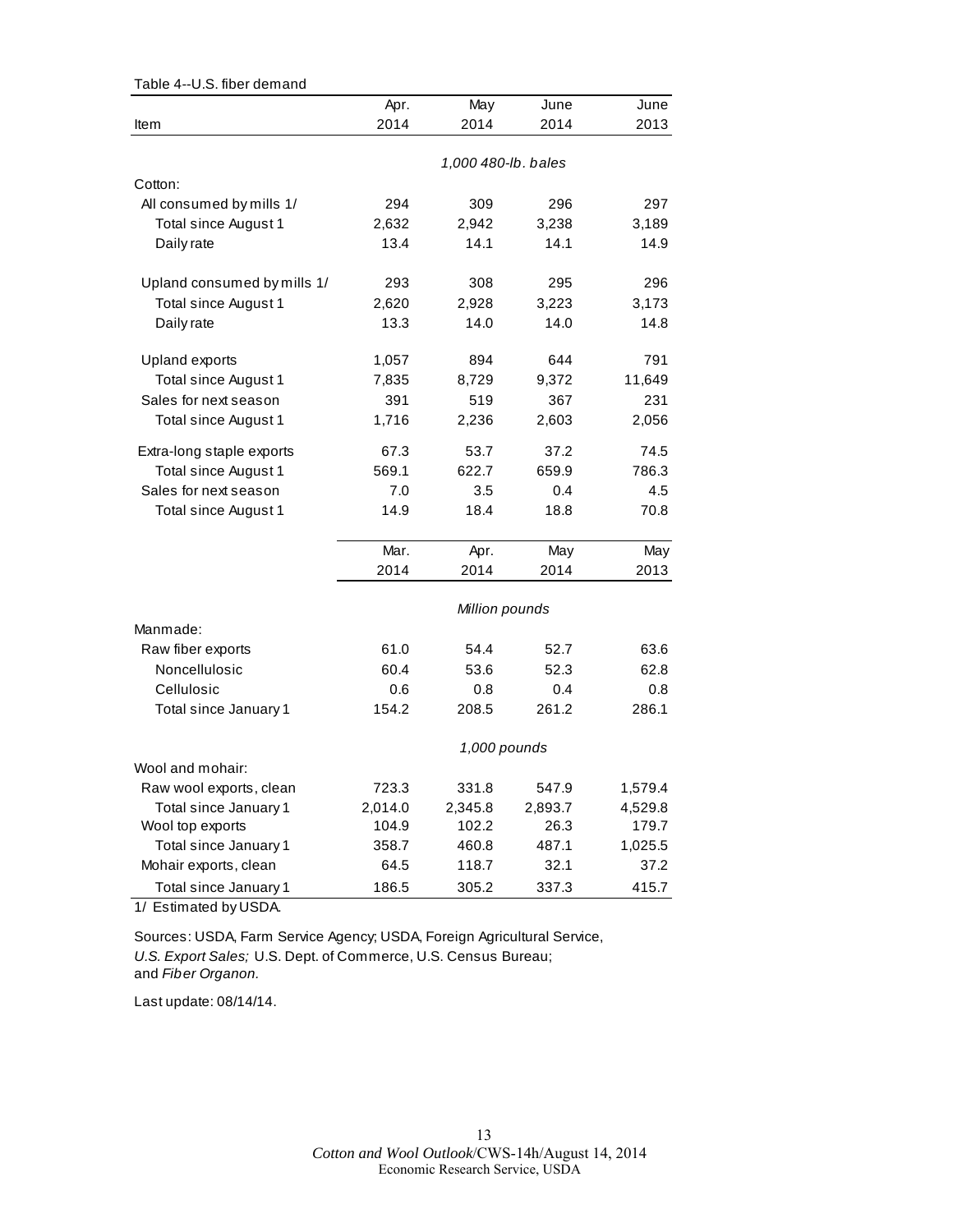#### Table 5--U.S. and world fiber prices

|                            | May       | June              | July      | July      |
|----------------------------|-----------|-------------------|-----------|-----------|
| <b>Item</b>                | 2014      | 2014              | 2014      | 2013      |
|                            |           |                   |           |           |
|                            |           | Cents per pound   |           |           |
| Domestic cotton prices:    |           |                   |           |           |
| Adjusted world price       | 70.72     | 69.43             | 62.92     | 71.56     |
| Upland spot 41-34          | 83.20     | 78.54             | 69.63     | 81.62     |
| Pima spot 02-46            | 183.50    | 183.50            | 183.50    | 145.00    |
| Average price received by  |           |                   |           |           |
| upland producers           | 79.40     | 81.50             | 81.50     | 80.90     |
| Far Eastern cotton quotes: |           |                   |           |           |
| A Index                    | 92.71     | 91.13             | 83.60     | 92.83     |
| Memphis/Eastern            | 98.00     | 95.31             | 87.05     | 93.88     |
| Memphis/Orleans/Texas      | 97.50     | 94.81             | 86.55     | 93.63     |
| California/Arizona         | 98.25     | 95.56             | 87.30     | 96.88     |
|                            |           | Dollars per pound |           |           |
| Wool prices (clean):       |           |                   |           |           |
| <b>U.S. 58s</b>            | 3.13      | 3.32              | 3.31      | <b>NQ</b> |
| Australian 58s 1/          | 3.83      | 3.91              | <b>NQ</b> | <b>NQ</b> |
| <b>U.S. 60s</b>            | 3.58      | 3.57              | 3.53      | <b>NQ</b> |
| Australian 60s 1/          | <b>NQ</b> | <b>NQ</b>         | NQ.       | 4.58      |
| <b>U.S. 64s</b>            | 4.35      | 4.31              | NQ.       | <b>NQ</b> |
| Australian 64s 1/          | 5.04      | 4.98              | 5.02      | 4.71      |

NQ = No quote.

1/ In bond, Charleston, SC.

Sources: USDA, *Cotton Price Statistics* ; Cotlook Ltd., *Cotton Outlook;*  and trade reports.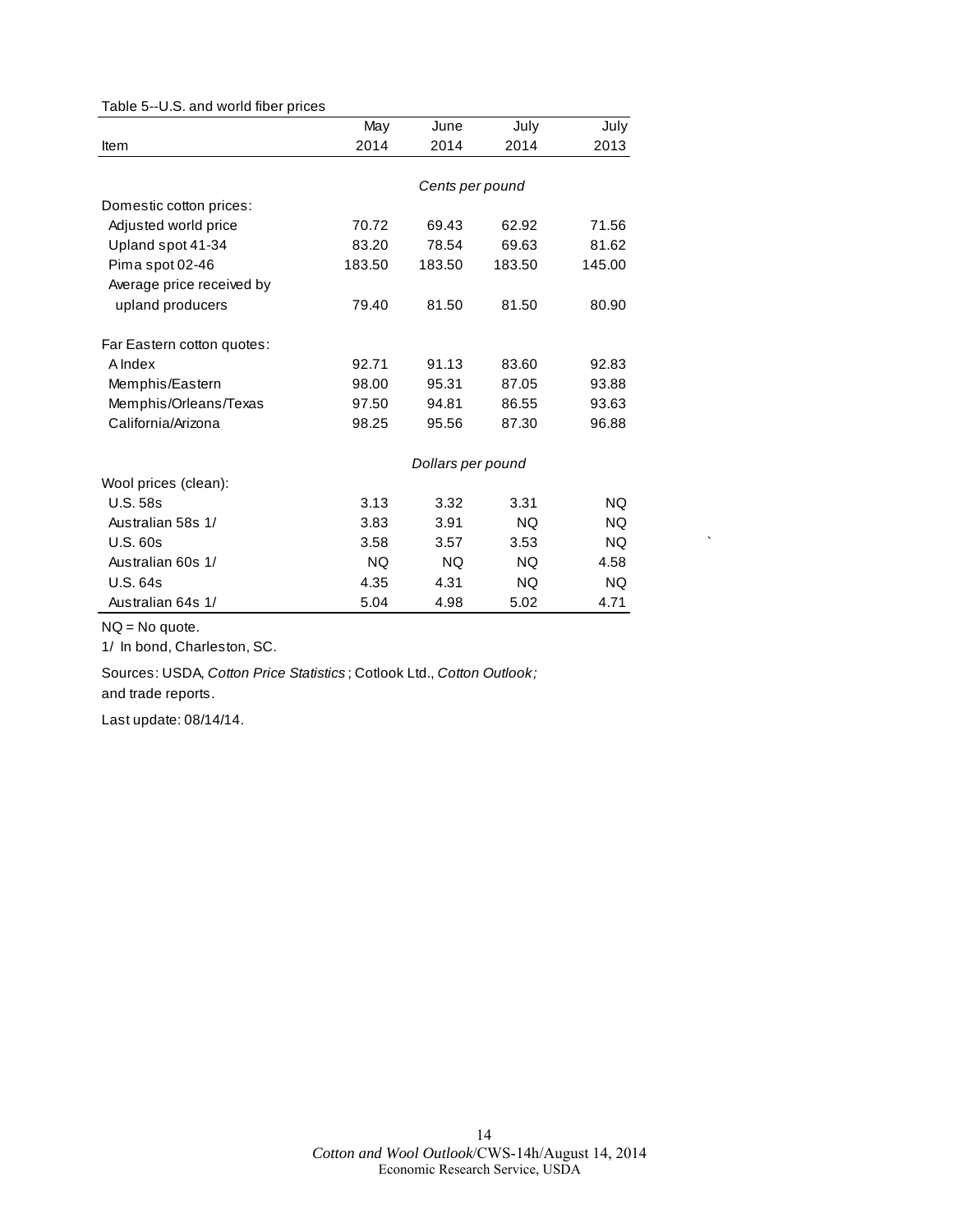| Table 6--U.S. textile imports, by fiber |           |           |                 |           |  |  |
|-----------------------------------------|-----------|-----------|-----------------|-----------|--|--|
|                                         | Apr.      | May       | June            | June      |  |  |
| Item                                    | 2014      | 2014      | 2014            | 2013      |  |  |
|                                         |           |           | 1,000 pounds 1/ |           |  |  |
| Yarn, thread, and fabric:               | 263,146   | 266,825   | 268,593         | 245,545   |  |  |
| Cotton                                  | 56,140    | 57,425    | 59,191          | 55,631    |  |  |
| Linen                                   | 19,833    | 17,088    | 19,258          | 14,308    |  |  |
| Wool                                    | 4,102     | 4,429     | 4,228           | 3,428     |  |  |
| Silk                                    | 549       | 546       | 581             | 491       |  |  |
| Manmade                                 | 182,522   | 187,337   | 185,335         | 171,687   |  |  |
| Apparel:                                | 807,878   | 817,774   | 968,847         | 900,062   |  |  |
| Cotton                                  | 446,996   | 445,812   | 528,397         | 517,604   |  |  |
| Linen                                   | 10,106    | 8,682     | 8,543           | 7,421     |  |  |
| Wool                                    | 17,714    | 19,282    | 24,577          | 20,576    |  |  |
| Silk                                    | 10,008    | 8,745     | 8,729           | 7,082     |  |  |
| Manmade                                 | 323,054   | 335,253   | 398,601         | 347,380   |  |  |
| Home furnishings:                       | 213,790   | 224,697   | 227,751         | 224,023   |  |  |
| Cotton                                  | 128,739   | 128,689   | 123,843         | 124,108   |  |  |
| Linen                                   | 1,259     | 1,226     | 1,179           | 1,193     |  |  |
| Wool                                    | 286       | 387       | 288             | 275       |  |  |
| Silk                                    | 181       | 143       | 159             | 273       |  |  |
| Manmade                                 | 83,325    | 94,252    | 102,282         | 98,176    |  |  |
| Floor coverings:                        | 72,604    | 77,894    | 75,311          | 67,194    |  |  |
| Cotton                                  | 8,661     | 9,364     | 9,281           | 8,144     |  |  |
| Linen                                   | 18,069    | 19,485    | 18,286          | 15,555    |  |  |
| Wool                                    | 10,879    | 11,539    | 11,522          | 9,615     |  |  |
| Silk                                    | 2,064     | 2,083     | 2,422           | 1,854     |  |  |
| Manmade                                 | 32,931    | 35,423    | 33,800          | 32,027    |  |  |
| Total imports: 2/                       | 1,357,800 | 1,387,598 | 1,540,858       | 1,437,156 |  |  |
| Cotton                                  | 640,771   | 641,561   | 720,969         | 705,731   |  |  |
| Linen                                   | 49,268    | 46,482    | 47,266          | 38,476    |  |  |
| Wool                                    | 32,992    | 35,651    | 40,622          | 33,900    |  |  |
| Silk                                    | 12,802    | 11,518    | 11,891          | 9,700     |  |  |
| Manmade                                 | 621,967   | 652,386   | 720,110         | 649,349   |  |  |

 $Table C-ULC$  textile imports, by fib

1/ Raw-fiber equivalent. 2/ Includes headgear.

Sources: USDA, Economic Research Service; and U.S. Dept. of Commerce, U.S. Census Bureau.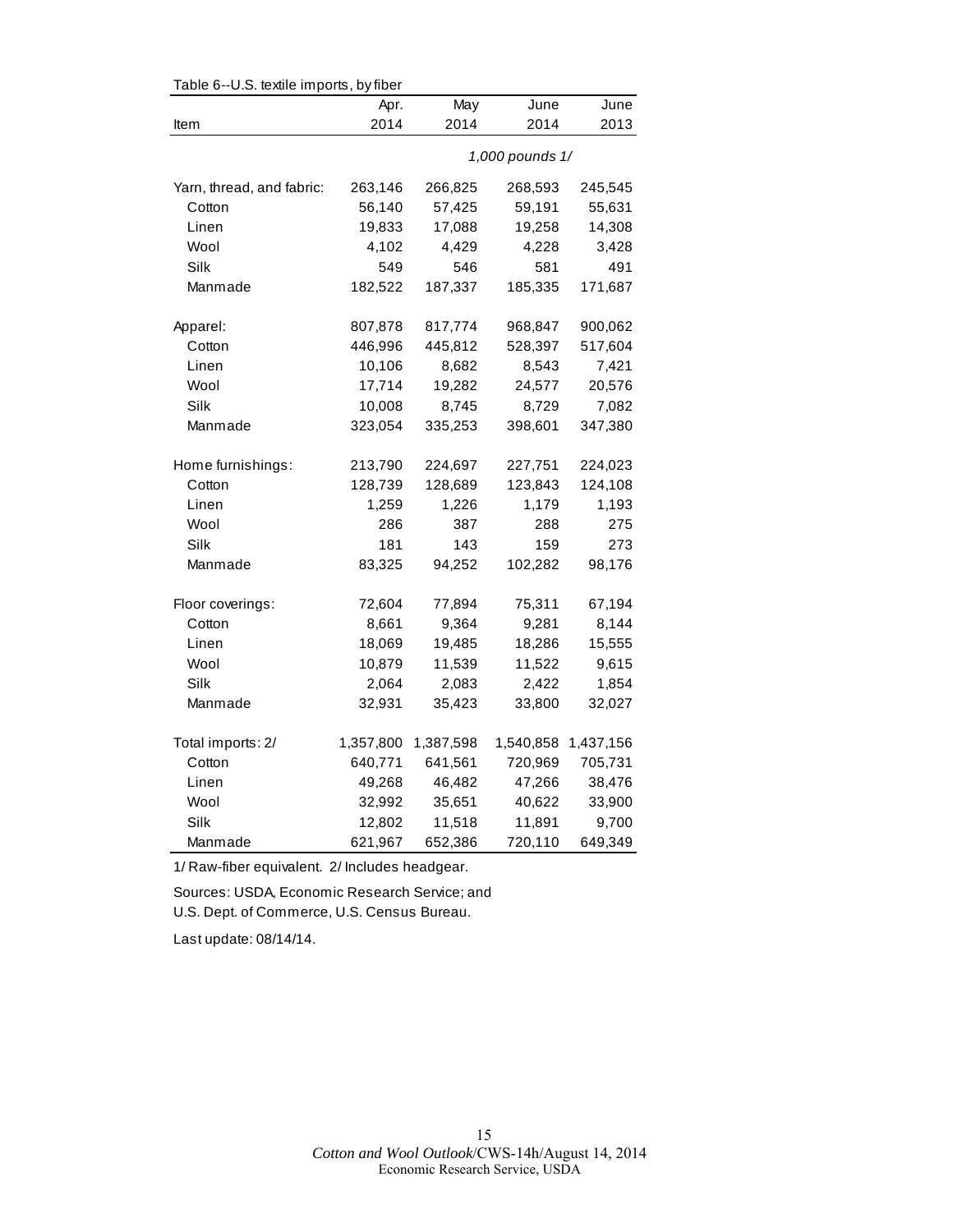| Table 7--0.5. textile exports, by fiber |                 |         |         |         |  |  |
|-----------------------------------------|-----------------|---------|---------|---------|--|--|
|                                         | Apr.            | May     | June    | June    |  |  |
| Item                                    | 2014            | 2014    | 2014    | 2013    |  |  |
|                                         | 1,000 pounds 1/ |         |         |         |  |  |
| Yarn, thread, and fabric:               | 241,629         | 265,226 | 264,338 | 252,056 |  |  |
| Cotton                                  | 120,242         | 139,555 | 141,125 | 136,324 |  |  |
| Linen                                   | 7,911           | 7,895   | 7,838   | 6,618   |  |  |
| Wool                                    | 3,079           | 2,840   | 2,985   | 3,164   |  |  |
| Silk                                    | 1,358           | 1,992   | 1,251   | 1,265   |  |  |
| Manmade                                 | 109,039         | 112,945 | 111,140 | 104,686 |  |  |
| Apparel:                                | 24,897          | 26,441  | 24,391  | 27,914  |  |  |
| Cotton                                  | 10,771          | 11,620  | 10,819  | 12,639  |  |  |
| Linen                                   | 450             | 447     | 594     | 504     |  |  |
| Wool                                    | 1,402           | 1,281   | 1,329   | 1,331   |  |  |
| Silk                                    | 992             | 1,047   | 863     | 1,126   |  |  |
| Manmade                                 | 11,282          | 12,046  | 10,787  | 12,315  |  |  |
| Home furnishings:                       | 5,732           | 5,789   | 5,052   | 4,666   |  |  |
| Cotton                                  | 2,456           | 2,590   | 2,168   | 2,247   |  |  |
| Linen                                   | 238             | 343     | 302     | 216     |  |  |
| Wool                                    | 98              | 100     | 155     | 148     |  |  |
| Silk                                    | 101             | 170     | 119     | 99      |  |  |
| Manmade                                 | 2,839           | 2,586   | 2,309   | 1,956   |  |  |
| Floor coverings:                        | 30,593          | 35,322  | 35,031  | 32,594  |  |  |
| Cotton                                  | 2,069           | 2,517   | 2,317   | 2,409   |  |  |
| Linen                                   | 950             | 1,197   | 1,085   | 1,200   |  |  |
| Wool                                    | 1,947           | 2,238   | 1,712   | 2,911   |  |  |
| Silk                                    | 21              | 37      | 46      | 37      |  |  |
| Manmade                                 | 25,606          | 29,333  | 29,871  | 26,038  |  |  |
| Total exports: 2/                       | 302,903         | 332,834 | 328,857 | 317,321 |  |  |
| Cotton                                  | 135,563         | 156,315 | 156,455 | 153,683 |  |  |
| Linen                                   | 9,548           | 9,883   | 9,819   | 8,538   |  |  |
| Wool                                    | 6,530           | 6,460   | 6,181   | 7,555   |  |  |
| Silk                                    | 2,473           | 3,246   | 2,278   | 2,526   |  |  |
| Manmade                                 | 148,789         | 156,930 | 154,124 | 145,018 |  |  |

 $Table 7-ILS$  textile experts, by fiber

1/ Raw-fiber equivalent. 2/ Includes headgear.

Sources: USDA, Economic Research Service; and U.S. Dept. of Commerce, U.S. Census Bureau.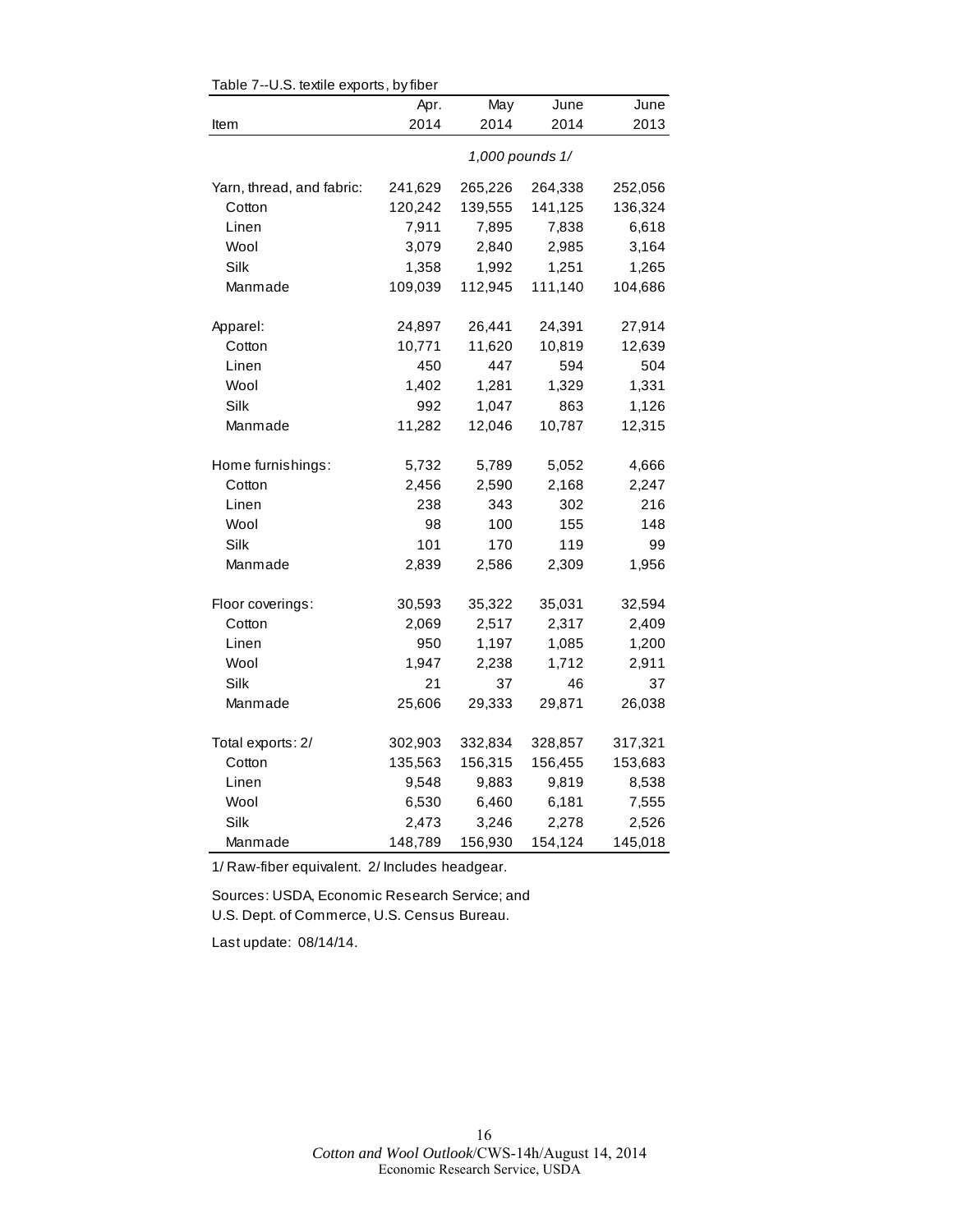| rable 8--0.5. collon lexille imports, by origin |                 |         |         |         |  |  |
|-------------------------------------------------|-----------------|---------|---------|---------|--|--|
|                                                 | Apr.            | May     | June    | June    |  |  |
| Region/country                                  | 2014            | 2014    | 2014    | 2013    |  |  |
|                                                 | 1,000 pounds 1/ |         |         |         |  |  |
| North America                                   | 133,962         | 135,830 | 155,582 | 138,526 |  |  |
| Canada                                          | 2,916           | 2,765   | 2,811   | 2,575   |  |  |
| Costa Rica                                      | 399             | 269     | 347     | 730     |  |  |
| Dominican Republic                              | 7,035           | 7,212   | 9,661   | 6,269   |  |  |
| El Salvador                                     | 19,415          | 20,365  | 19,690  | 19,279  |  |  |
| Guatemala                                       | 6,744           | 7,798   | 8,721   | 8,630   |  |  |
| Haiti                                           | 12,471          | 12,849  | 15,555  | 13,561  |  |  |
| Honduras                                        | 25,391          | 25,083  | 36,082  | 31,810  |  |  |
| Mexico                                          | 41,816          | 43,694  | 46,146  | 44,604  |  |  |
| Nicaragua                                       | 17,769          | 15,792  | 16,563  | 11,067  |  |  |
| South America                                   | 4,743           | 4,073   | 4,079   | 4,263   |  |  |
| Colombia                                        | 1,746           | 1,760   | 1,479   | 1,377   |  |  |
| Peru                                            | 2,701           | 2,052   | 2,404   | 2,686   |  |  |
| Europe                                          | 12,116          | 12,049  | 12,135  | 10,728  |  |  |
| Germany                                         | 1,448           | 1,214   | 1,123   | 909     |  |  |
| Italy                                           | 1,724           | 1,781   | 1,831   | 1,576   |  |  |
| Portugal                                        | 954             | 883     | 1,339   | 1,185   |  |  |
| Turkey                                          | 5,276           | 5,281   | 5,232   | 4,624   |  |  |
| Turkmenistan                                    | 390             | 437     | 437     | 457     |  |  |
| Asia                                            | 474,024         | 475,921 | 533,884 | 537,292 |  |  |
| Bahrain                                         | 2,201           | 1,458   | 1,699   | 1,207   |  |  |
| Bangladesh                                      | 45,716          | 43,519  | 45,579  | 48,001  |  |  |
| Cambodia                                        | 16,947          | 14,058  | 17,000  | 15,414  |  |  |
| China                                           | 170,412         | 196,256 | 244,140 | 248,473 |  |  |
| Hong Kong                                       | 857             | 731     | 700     | 739     |  |  |
| India                                           | 66,984          | 62,385  | 58,467  | 54,228  |  |  |
| Indonesia                                       | 25,366          | 20,832  | 24,616  | 25,585  |  |  |
| Israel                                          | 961             | 710     | 948     | 782     |  |  |
| Japan                                           | 1,312           | 1,407   | 1,396   | 1,170   |  |  |
| Jordan                                          | 5,535           | 3,694   | 3,903   | 3,779   |  |  |
| Malaysia                                        | 2,671           | 3,054   | 3,339   | 2,667   |  |  |
| Pakistan                                        | 63,407          | 59,187  | 60,673  | 65,695  |  |  |
| Philippines                                     | 4,296           | 3,051   | 4,224   | 4,510   |  |  |
| South Korea                                     | 5,681           | 6,090   | 6,259   | 5,474   |  |  |
| Sri Lanka                                       | 8,158           | 6,651   | 5,761   | 5,277   |  |  |
| Taiwan                                          | 2,453           | 2,146   | 1,917   | 2,309   |  |  |
| Thailand                                        | 5,535           | 5,203   | 5,365   | 5,799   |  |  |
| <b>United Arab Emirates</b>                     | 562             | 325     | 317     | 803     |  |  |
| Vietnam                                         | 44,518          | 44,614  | 47,224  | 44,856  |  |  |
| Oceania                                         | 66              | 50      | 54      | 48      |  |  |
| Africa                                          | 15,859          | 13,638  | 15,236  | 14,874  |  |  |
| Egypt                                           | 8,630           | 7,163   | 7,399   | 8,708   |  |  |
| Kenya                                           | 2,327           | 2,555   | 2,578   | 2,099   |  |  |
| Lesotho                                         | 2,464           | 2,149   | 2,444   | 2,095   |  |  |
| Mauritius                                       | 1,043           | 624     | 1,728   | 650     |  |  |
| World 2/                                        | 640,771         | 641,561 | 720,969 | 705,731 |  |  |

Table 8, U.S. cotton textile imports, by origin

1/ Raw-fiber equivalent. 2/ Totals may not add due to rounding.

Sources: USDA, Economic Research Service; and U.S. Dept. of Commerce, U.S. Census Bureau.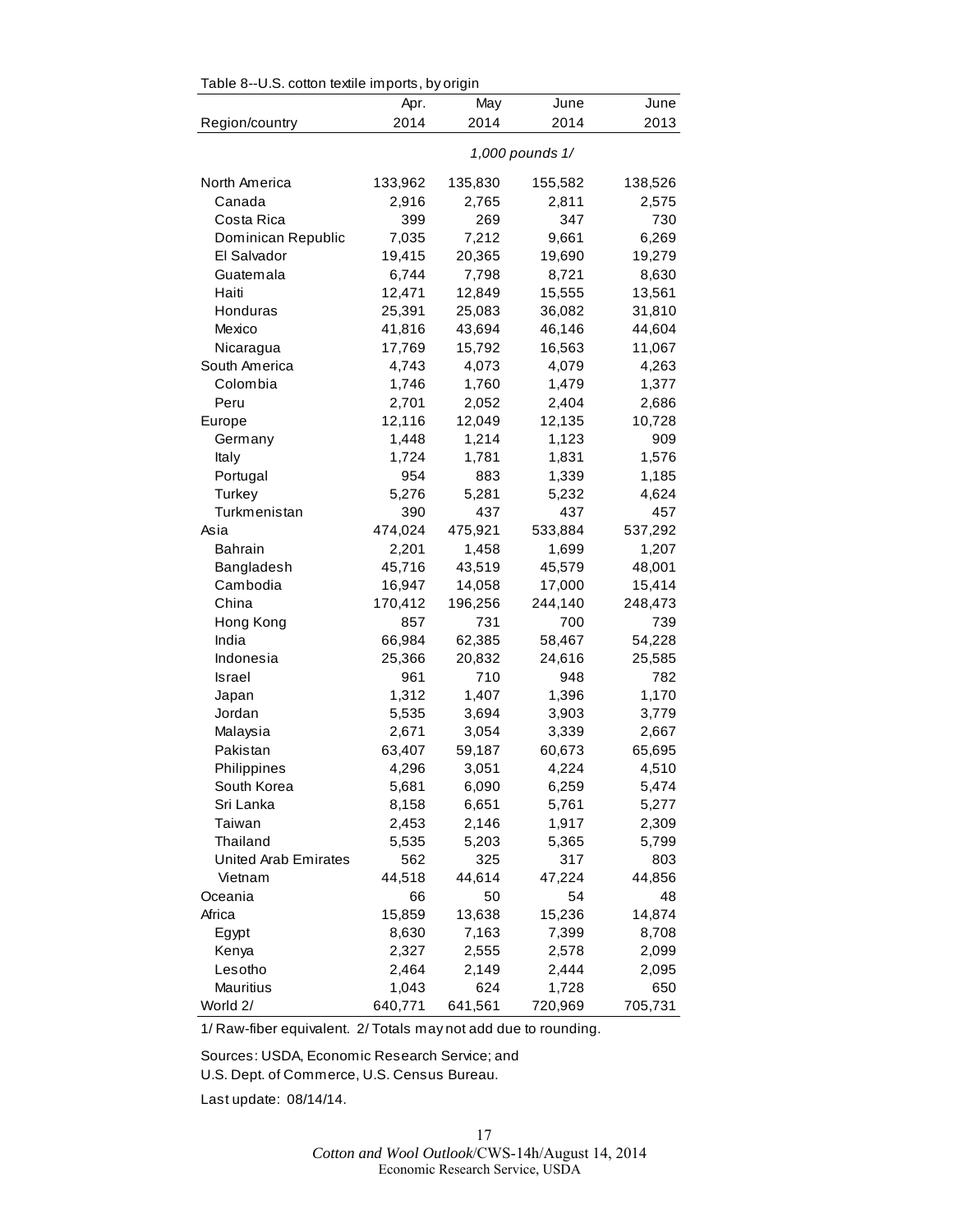| Table 9--U.S. cotton textile exports, by destination |                 |         |         |         |  |
|------------------------------------------------------|-----------------|---------|---------|---------|--|
|                                                      | Apr.            | May     | June    | June    |  |
| Region/country                                       | 2014            | 2014    | 2014    | 2013    |  |
|                                                      | 1,000 pounds 1/ |         |         |         |  |
| North America                                        | 11,879          | 137,190 | 139,886 | 130,725 |  |
| Bahamas                                              | 199             | 109     | 236     | 91      |  |
| Canada                                               | 9,482           | 11,477  | 11,113  | 11,470  |  |
| Costa Rica                                           | 338             | 367     | 286     | 152     |  |
| Dominican Republic                                   | 19,914          | 21,459  | 24,751  | 20,675  |  |
| El Salvador                                          | 10,162          | 11,632  | 10,096  | 10,992  |  |
| Guatemala                                            | 1,993           | 2,324   | 1,879   | 2,458   |  |
| Haiti                                                | 685             | 885     | 1,170   | 1,077   |  |
| Honduras                                             | 46,317          | 57,443  | 60,292  | 54,498  |  |
| Jamaica                                              | 88              | 121     | 70      | 70      |  |
| Mexico                                               | 28,609          | 29,042  | 27,976  | 26,830  |  |
| Nicaragua                                            | 1,539           | 1,732   | 1,473   | 1,767   |  |
| Panama                                               | 214             | 227     | 275     | 346     |  |
| South America                                        | 4,400           | 5,309   | 4,545   | 4,122   |  |
| Brazil                                               | 493             | 633     | 557     | 450     |  |
| Chile                                                | 152             | 186     | 311     | 322     |  |
| Colombia                                             | 2,630           | 2,892   | 2,422   | 1,930   |  |
| Ecuador                                              | 70              | 158     | 63      | 223     |  |
| Peru                                                 | 711             | 859     | 727     | 820     |  |
| Venezuela                                            | 182             | 292     | 264     | 113     |  |
| Europe                                               | 3,080           | 3,096   | 2,504   | 2,948   |  |
| Belgium                                              | 299             | 408     | 149     | 234     |  |
| France                                               | 106             | 148     | 157     | 154     |  |
| Germany                                              | 642             | 574     | 416     | 540     |  |
| Italy                                                | 143             | 185     | 141     | 255     |  |
| Netherlands                                          | 276             | 428     | 249     | 315     |  |
| United Kingdom                                       | 852             | 770     | 730     | 836     |  |
| Asia                                                 | 8,363           | 9,777   | 8,577   | 14,670  |  |
| China                                                | 4,650           | 6,346   | 5,074   | 10,724  |  |
| Hong Kong                                            | 527             | 475     | 334     | 463     |  |
| India                                                | 242             | 199     | 265     | 319     |  |
| Israel                                               | 192             | 78      | 120     | 43      |  |
| Japan                                                | 824             | 806     | 1,000   | 955     |  |
| Lebanon                                              | 95              | 55      | 25      | 188     |  |
| Saudi Arabia                                         | 94              | 122     | 128     | 124     |  |
| Singapore                                            | 177             | 183     | 182     | 209     |  |
| South Korea                                          | 536             | 577     | 370     | 570     |  |
| Taiwan                                               | 124             | 132     | 215     | 122     |  |
| Thailand                                             | 52              | 80      | 41      | 95      |  |
| <b>United Arab Emirates</b>                          | 310             | 327     | 463     | 361     |  |
| Vietnam                                              | 118             | 105     | 63      | 100     |  |
| Oceania                                              | 562             | 621     | 533     | 902     |  |
| Australia                                            | 409             | 488     | 389     | 705     |  |
| New Zealand                                          | 118             | 111     | 106     | 177     |  |
| Africa                                               | 279             | 322     | 411     | 317     |  |
| South Africa                                         | 44              | 36      | 70      | 44      |  |
| World 2/                                             | 135,563         | 156,315 | 156,455 | 153,683 |  |

1/ Raw-fiber equivalent. 2/ Totals may not add due to rounding.

Sources: USDA, Economic Research Service; and

U.S. Dept. of Commerce, U.S. Census Bureau.